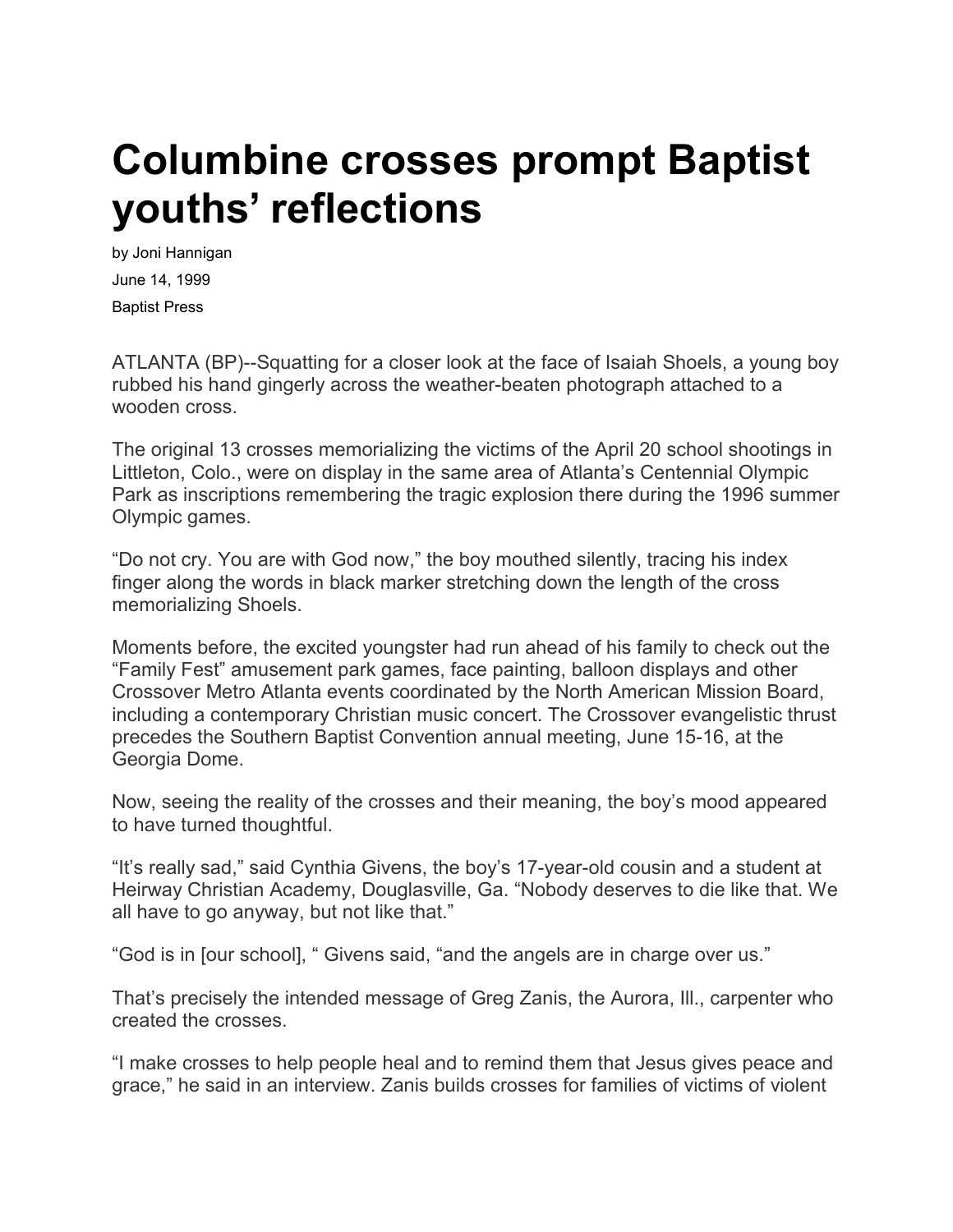crimes who request them from across the country and then personally delivers the crosses in his pick-up truck.

He drew national media attention after two of the 15 crosses he set up on a hill in Clement Park near Columbine High School in Littleton, Colo., were torn down and destroyed by Brian Rohrbough, the father of one of the victims, 15-year-old Daniel Rohrbough. The elder Rohrbough destroyed the crosses representing gunmen Eric Harris, 18, and Dylan Klebold, 17.

Zanis and Rohrbough reconciled after Zanis explained his actions.

The two 6'3" crosses in dispute were similar to the other 13, except for one important distinction that most overlooked. He said he used Greek letters to spell out the names of Harris and Klebold because, historically, the Greeks were nonbelievers.

Zanis said Greek was his first language. He learned it from his father, who founded the St. Athanasios Greek Orthodox Church in Aurora, Ill.

Zanis, a middle-aged self-employed carpenter, attends an evangelical Baptist church with his wife and five children.

The Illinois layman said he built and placed the crosses near Columbine High School to show the Littleton community that the whole country cares for them and seeks peace for even the friends and families of the killers. But his message may have been misunderstood.

Identified after his Illinois license plate was traced, Zanis was thrust into the spotlight despite his desire to remain anonymous. He made three trips in two weeks to place the crosses, remove the originals after the two were destroyed and then put up a new set. After taking down the original crosses, Zanis said he was not prepared for the hundreds of requests to return them. He quickly obliged and crafted a set to replace the originals.

Zanis said the second set of crosses now resides in a federal warehouse after being confiscated by officials who said a permanent display infringes on laws concerning the separation of church and state.

Zanis now carts the original crosses around the country as a traveling display in locations where people gather to memorialize those who have been victims of violent crimes.

Accepting no contributions, Zanis said he believes the Columbine tragedy has become a focal point that will bring the country to its knees.